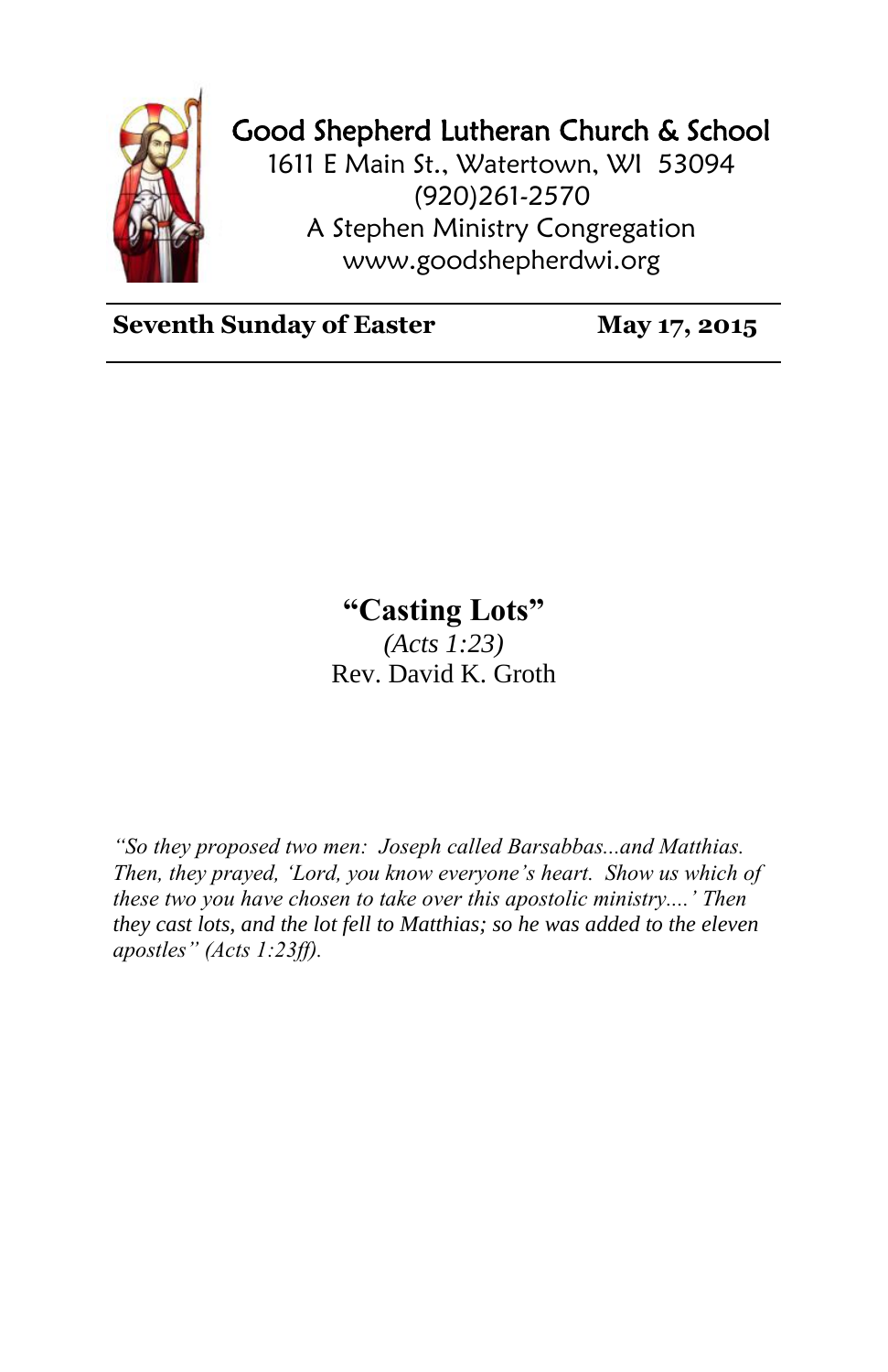**COLLECT:** O King of glory, Lord of hosts, uplifted in triumph far above all heavens, leave us not without consolation but send us the Spirit of truth whom You promised from the Father; for You live and reign with Him and the Holy Spirit, one God, now and forever. **Amen**

The driveway leading to my parents' home is about a quarter mile long. One day, we discovered a dead skunk next to it. It stank. The dog wanted to roll in it. It needed to be buried. My parents were going out that evening, so they assigned the task to my brothers and me. We quickly agreed it was better that one person should do this for the good of the whole. So Andy put three straws in his hand: two long and a short. The short straw, of course, got the short end of the deal. Paul chose first and slowly pulled out a nice long straw. Two straws remained. I put my fingers on one. Andy tightened his grip and said, "You sure you want that one?" After some deliberation, I tugged hard. Out came the short straw!

Shovel in hand I cautiously approached the problem; Andy and Paul stood at a safe distance, hoping to be entertained. I'm still not sure how it happened, but as I shimmied that shovel underneath the skunk, so carefully, so gently, somehow that action triggered a terrific discharge. It was as if something detonated. It got in my hair, my hands, on my pants. Hoping to share the experience I ran toward my brothers, but they were older and faster. They locked me out of the house and through a window called me "Pepe Le Pu." Eventually they lobbed out some shampoo and soap and told me to use the hose, which I did, numerous times. It helped a little. Mom and dad came home early with cans of tomato juice and that helped a little more. I haven't agreed to draw straws since.

The Bible says that after Judas took his own life, they needed to replace him, so there would be twelve disciples, again, or, as our passage now calls them: apostles. They did this by casting lots. Here's how it works. The names of the candidates were written on stones of about equal size and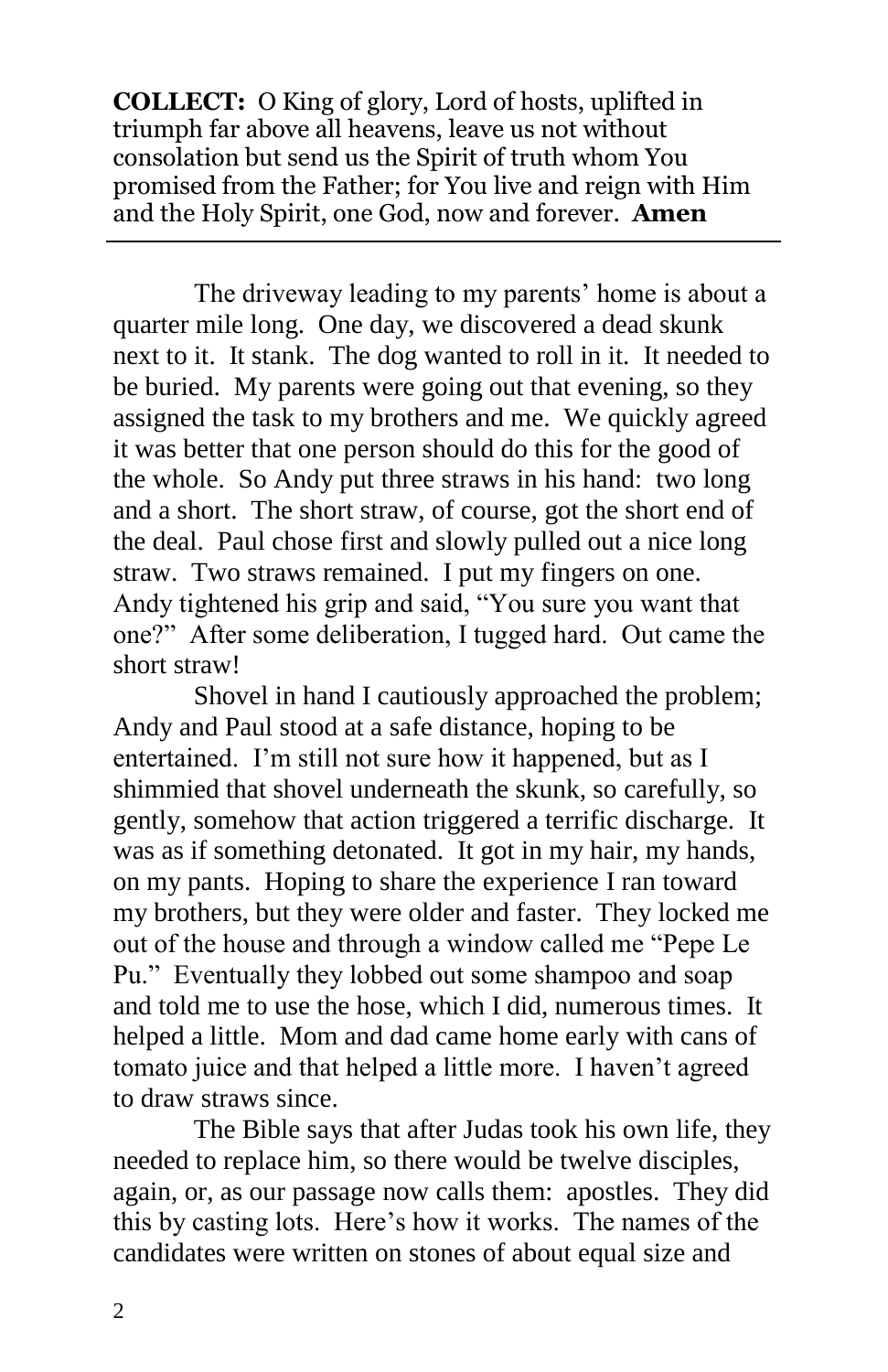weight. Those stones were put into a clay jar and were then shaken until one fell out. The one whose name was on the first stone to fall out was elected to office. In this case, the stone with Matthias' name fell out first, so he became the twelfth apostle.

I've always wondered about that. It seems like a random and accidental way of doing things, especially for an event of this magnitude. One bad apple in a group of twelve can have quite an impact. Wouldn't it have been better to simply choose the man they thought was best? I wonder how it made Matthias feel. Was he confident it was God's will, or did the randomness bother him. And I wonder how it made Barsabbas feel, the man not chosen.

Casting lots seems odd to us, but among the Jews it was a natural way of doing things. This was not a form of gambling, which was forbidden among the Jews. But casting lots was an Old Testament provision the Lord gave his people. It determined, for instance, which goat was to serve as the sin offering and which was to be released into the wild as the scapegoat (Lev. 16:8-10). Casting lots determined how the Promised Land was to be distributed among the twelve tribes of Israel (Josh. 18:10). It determined the duty assignments of the priests in the temple (Lk. 1:5-9). Occasionally it did turn into a form of gambling. You recall how soldiers cast lots for the seamless tunic of Jesus (Jn. 19:23-24). That's different from what's going on here. But by casting lots to determine the twelfth apostle, they believed they were allowing God to have the final say. To a certain point, they used their reason. One of the criteria was that all apostles must have personally witnessed the resurrection. So they narrowed the field down, but then prayed and gave the Lord the opportunity to make the final decision.

What can we learn from this? I'm not advocating that we resurrect the practice of casting lots this side of Pentecost. In fact, this is the last time the Bible ever mentions "casting lots", just days before the Spirit, the Counselor, was given at Pentecost...and that's no accident.

But it seems to me we sometimes forget to include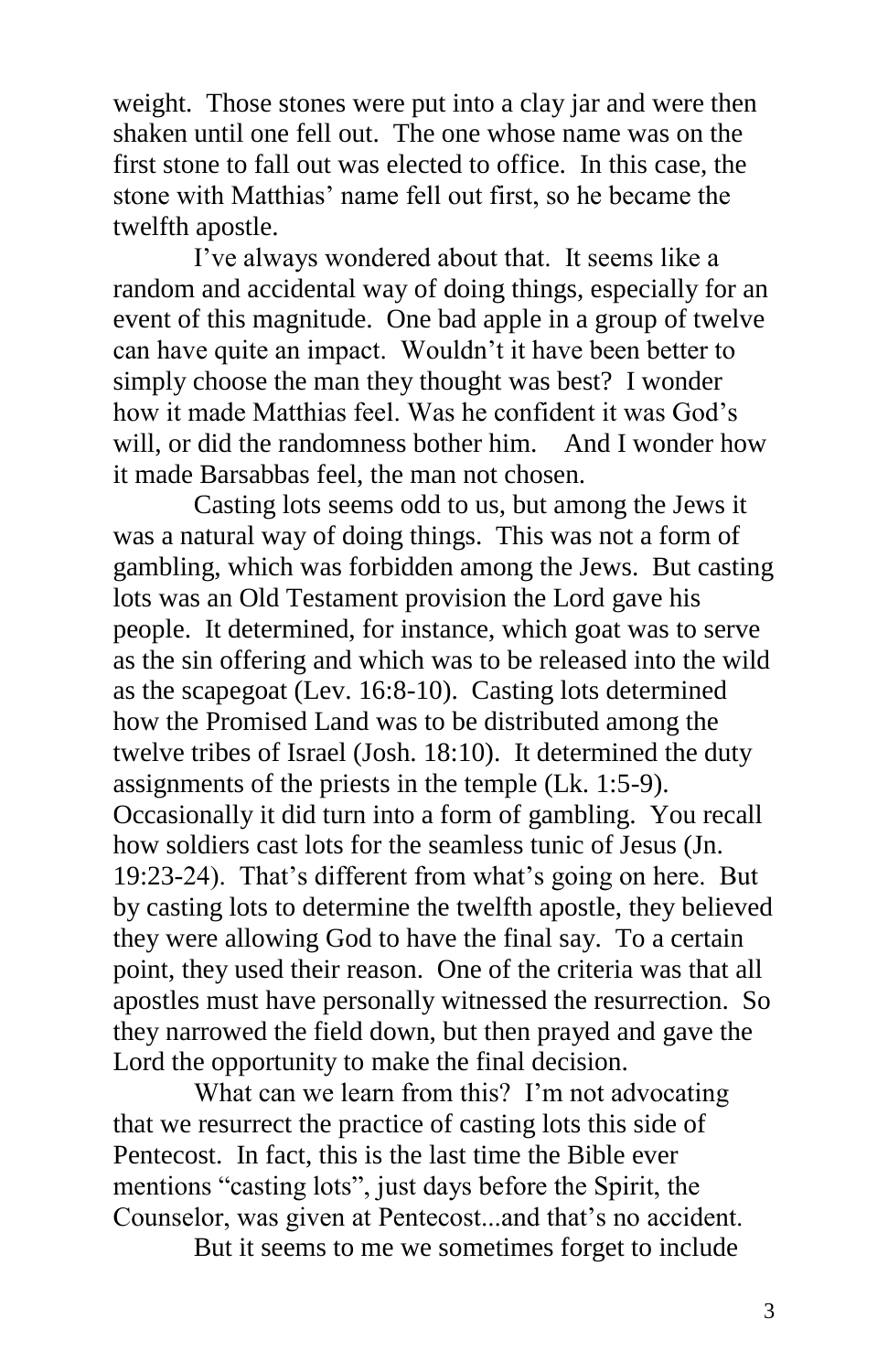the Lord in our decision making. We rely solely on our own decision making skills, and the Lord is left out of the equation altogether. Small wonder then, that we agonize over some decisions, and then, and afterwards, may doubt whether we made the right one. The big decisions can feel like a roll of the dice, and we question whether we bought the right house, chose the right major, are working in the right job. So how do we make decisions we know are good and God pleasing?

Here's an example. A young couple in St. Louis came to me for counsel. They were without children, but had already suffered multiple and devastating miscarriages. In their grief, they had many questions. Was the Lord telling them they shouldn't have children? How long should they keep trying? Did the Lord want them to adopt? I couldn't answer those questions. I encouraged them to keep praying about it, but I also encouraged them to set a time line and entrust the decision into the Lord's hands. So for example, they might pray, "Lord, we pray it's your will to bless us with a child and we're going to keep trying for another year and a half. If, however, you desire we should adopt, beginning November 1st of next year, we will start the process."

I don't think the Lord feels pinned down or manipulated when we pray to him like that. I think he rather likes it when we take him seriously, when we look to him for guidance and leadership. It gives him freedom to lead us and be our God, and gives us freedom to be his people and follow where he leads.

Now we can't do that with every decision but can do that with some of the big decisions. For example, "Lord, you know I'm planning to make this career move. If this is not your will for me, make it abundantly clear and throw all kinds of obstacles in the way."

How else do Christians make decisions? In many ways, we make them the same way everyone else does. We weigh the pros and the cons, the risks and the benefits.

But people of faith have other things to consider as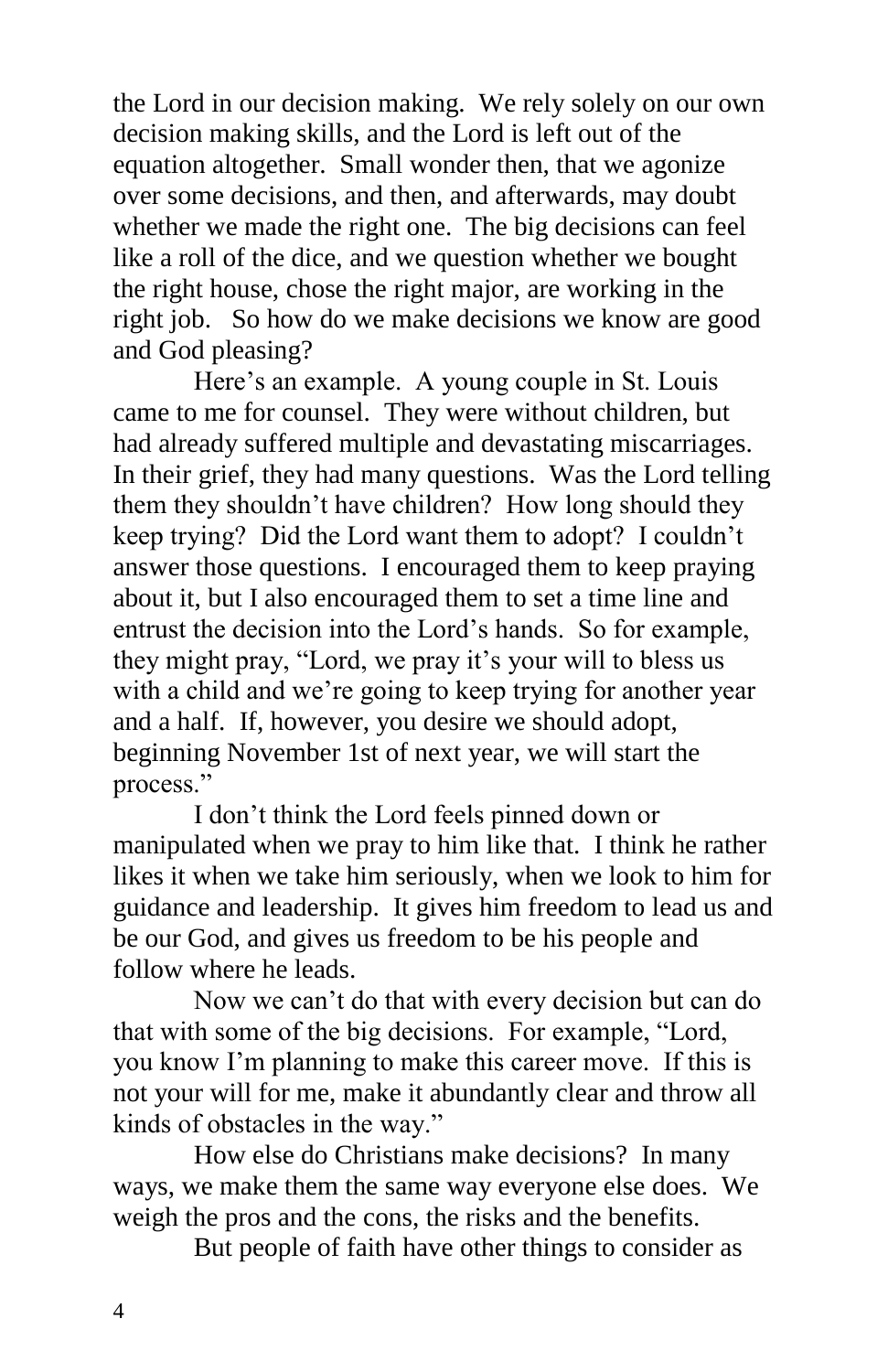well, beyond just our own self-interest. For example, what would the Lord want us to do? Sometimes he makes decisions very easy for Christians. For example, if Scripture prohibits the action in question, God has already made your decision for you, right? Don't do it. Let God be God. One way he leads us is by saying, "Thou shalt not . . ." And he does this for our good . . . not to be a killjoy. You cannot expect God to bless you or the decisions you make if you refuse to obey his commands.

The small decisions also matter. We face hundreds of them every day . . . what we're going to eat, whether we're going to exercise, what we're going to watch on Netflix. Over time, those small decisions turn into habits, habits that we don't think about. So, if we make the small decisions well from the start, we don't really have to worry about them. However, if we don't make them well: if we make bad small decisions, we will probably make bad big decisions.

For example, if you make bad decisions about how you spend small amounts of money (for example, impulse buying, or spending money you really don't have), if you do that with small amounts of money, you'll probably do the same with large amounts (going on a vacation for which you didn't save). Similarly, if you can't be trusted with dimes and quarters out of the soda and coffee can at work, you probably can't be trusted with much larger amounts of cash.

Another example: marital infidelity never starts out as a full blast affair. It starts with what we might *think* of as harmless flirtation. Get the small things right and we don't have to worry about the big things. Similarly, those who allow themselves to be pulled in by soft porn will probably be pulled in by the other kind. So the key is to make good and God-honoring small decisions. "One who is faithful in a very little" Jesus said, "is also faithful in much, and one who is dishonest in a very little is also dishonest in much" (Lk. 16:10).

Christians also have to concern ourselves with the impression we give to others. The world says, "Don't worry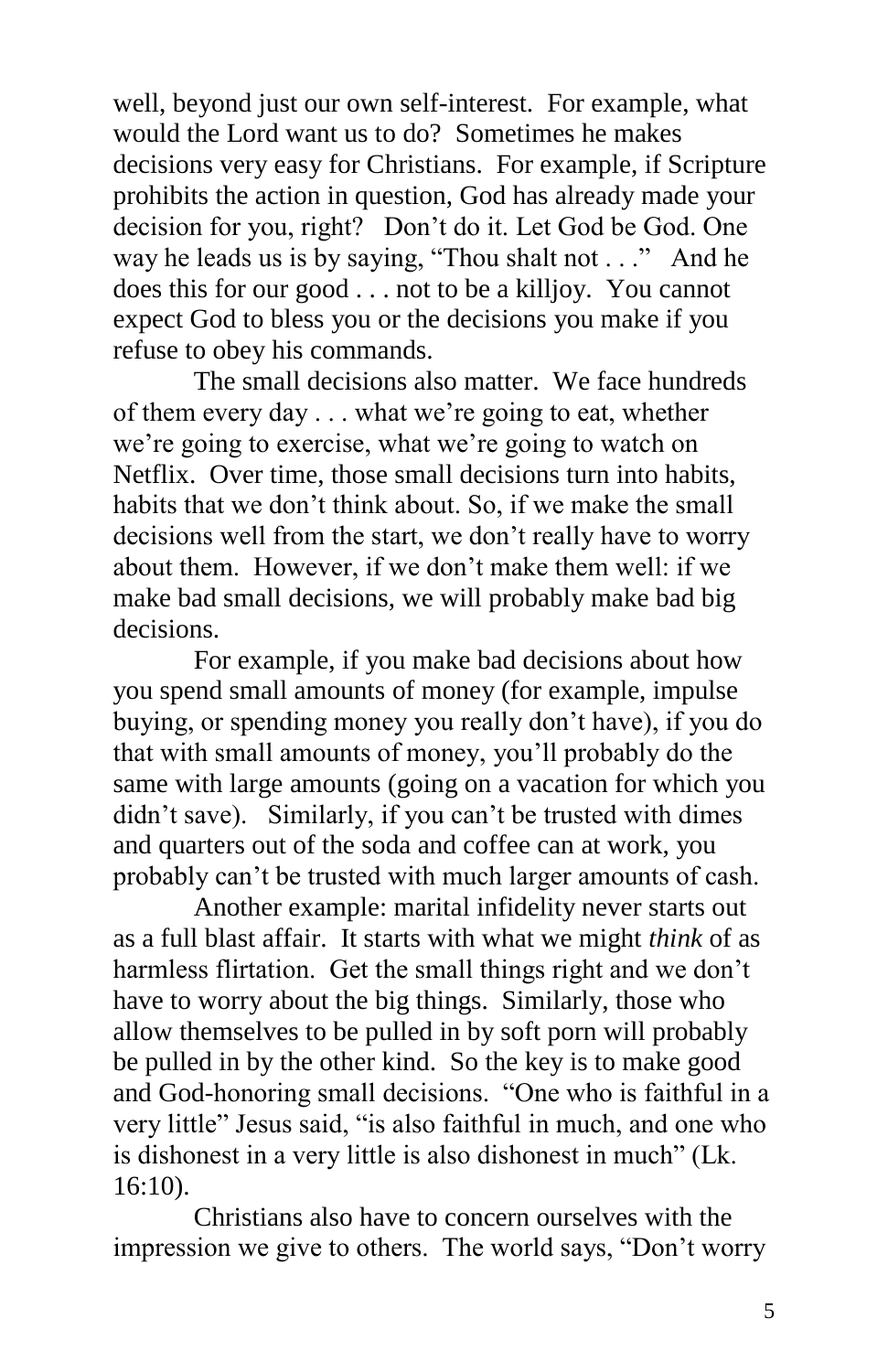about what others think. Just do your own thing." But as Christians we *must* be aware of the witness we're giving. What was it that Jesus said? "It would be better to be thrown into the sea with a millstone hung around your neck than to cause one of these little ones [in the faith] to fall into sin" (Luke 17:2). And Proverbs 25 says, "Like a muddied spring or a polluted well is a righteous man who gives way before the wicked" (v. 26).

Of course, prayer should be a part of Christian decision making. If you're struggling with a decision, pray about it. But if you're going to pray about it, be ready to accept and obey God's answer. Proverbs 3 says, "Trust in the LORD with all your heart, and lean not on your own understanding; in all your ways acknowledge Him, and He shall direct your paths" (vv. 5-6).

Study God's Word to see what it says about the decision you face. His Word helps us make God-pleasing decisions. Though ancient, I challenge you to find any present day issue which is so new that it makes God's Word irrelevant. His Word remains a lamp unto our feet and a light for our path (Ps. 119:105).

When you consult God's Word for help with decisions, be sure you're not the only one who holds to your interpretation of Scripture. Remember, you have blind spots and ulterior motives that sway your decisions. You are no exception to the rule. Proverbs 16 says, "All the ways of a man are clean in his own sight, but the LORD weighs the motives"  $(v, 2)$ .

Seek counsel from other trusted Christians. It's easy to find someone who will tell you what you *want* to hear. But look for a trusted Christian friend or pastor or counselor who will also tell you what you don't want to hear.

Seek counsel from Christian men and women who are further along in the journey. My first parish out of the seminary, I was called to be an assistant pastor. The senior pastor was there two weeks before he left to start teaching at the seminary. Rather suddenly, I was the sole pastor of a very large congregation and school in a changing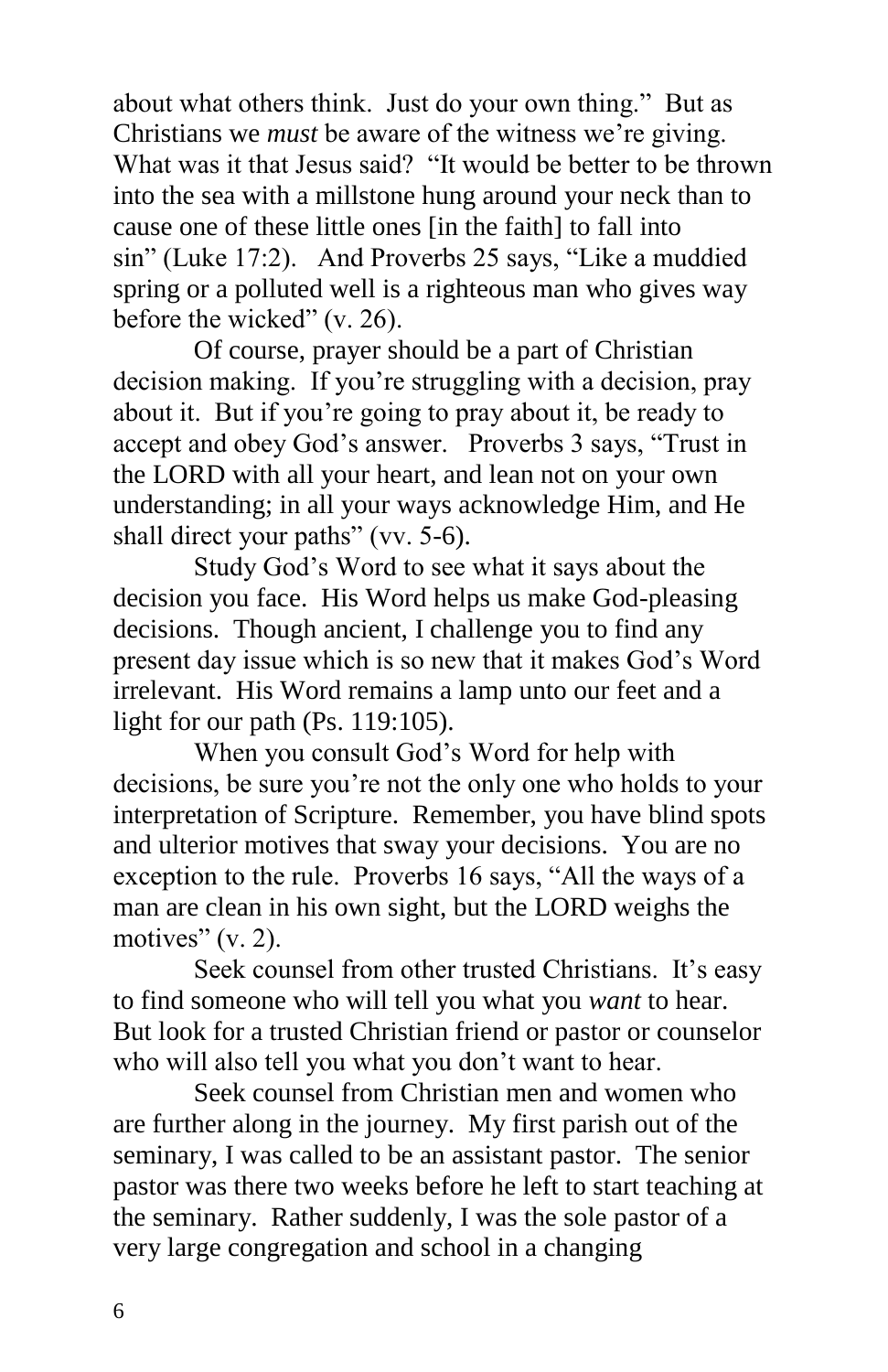neighborhood. Which means I was in way over my head! But there were three retired pastors in the congregation. Krentz, Von Dielingen, and Strickert. They had over a hundred and fifty years experience between them as parish pastors. There was nothing I was facing that they hadn't seen many times before. So I sat down with them regularly, and their wisdom proved invaluable.

Listen also to that still small voice inside of you that sometimes says something just doesn't feel right here. I really believe the Holy Spirit still guides us. More than once, I've called on people not because the circumstances really warranted it, but because *not* calling on them just didn't feel right. I wasn't at peace. Very rarely have I ever regretted making those calls. I don't think of it as pastoral intuition. I think the Holy Spirit nudges us yet today, whispers to us. Listen to that still small voice. Of course, the Spirit will never prod you to disobey God's Word. That would be the devil, world, or your own flesh whispering in your ear.

Finally, even when you want to, that does not mean you'll always show good judgment. You and I have and will continue to make bad decisions. Your decisions and mine have left behind real messes. And we will continue to make bad decisions, sometimes willfully, other times because we don't know any better. We're thoroughbred sinners living in a sinful world. But we have a God who loves us nonetheless. We have a God who can work good in spite of and sometimes even through your bad decisions. We have a God who can teach us to make better decisions. Will Rogers said, "Good judgment comes from experience, and a lot of that comes from bad judgment." And be glad that God is gracious and merciful and forgives us even of the willful disobedience. The blood of the Lamb cleanses us of those stains as well.

Christian decision making.... In our text, the early Christians used their reason up to a certain point, and then they stopped short, and prayed, and gave the Lord room and freedom to act in their lives. They cast lots and the lot fell to Matthias.